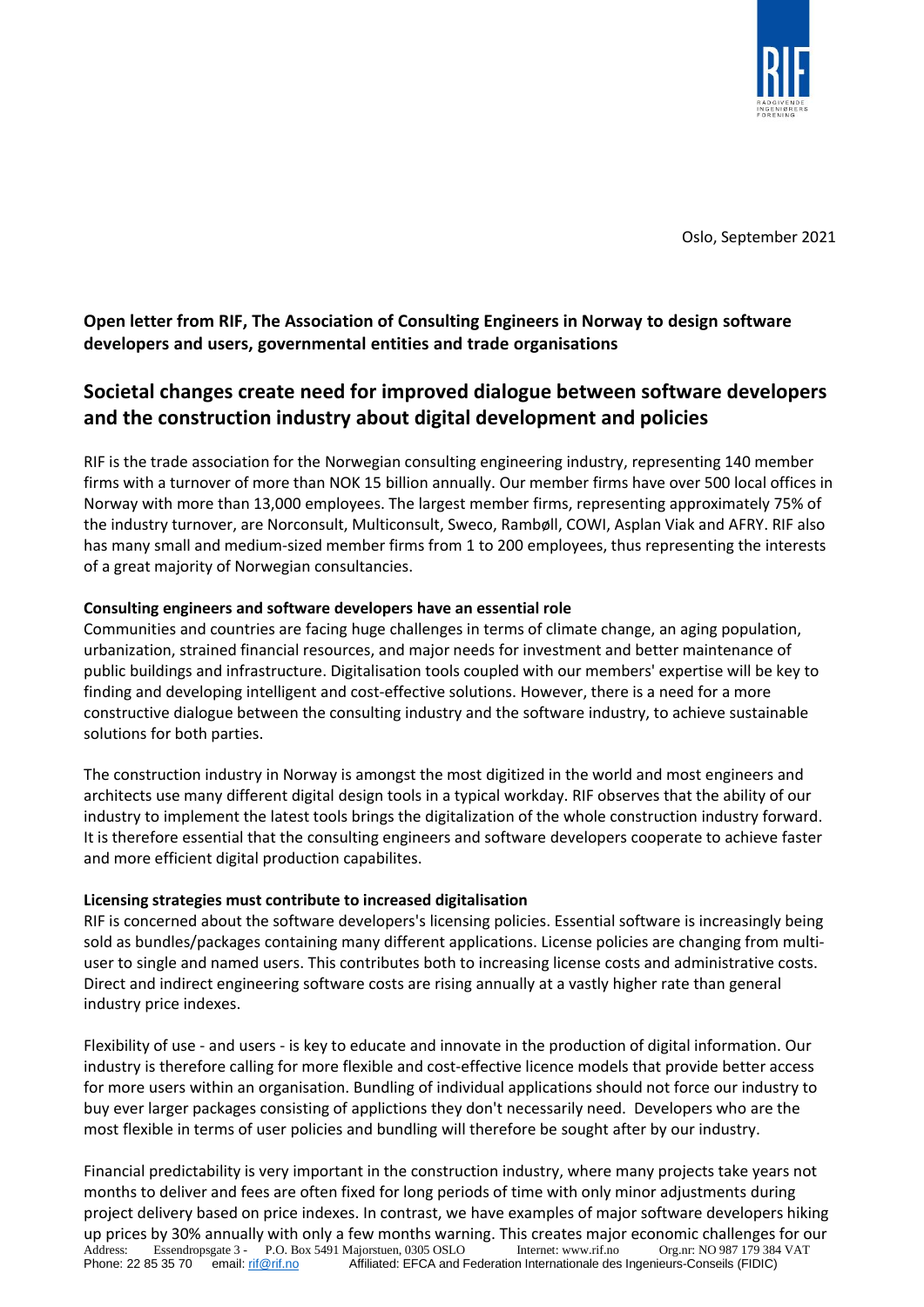

member companies. Software costs have in fact become the second largest expenditure in many consultant firms, only surpassed by staff salary costs.

The industry's preferred software suppliers in the future will therefore be those who are able to communicate early and well about future pricing policies. Furthermore, software suppliers who initiate close dialogue with the industry well before any changes will be able to get useful input from the industry/users about possible consequences and will then be able to make adjustments.

#### **Equal business framework in different regions**

The industry is concerned with regional price differences. We have noticed that the same type of license can be more than 30% more expensive in Europe than in the USA.

As example is Autodesk AEC Collection. In the US, a single user costs 3,115 dollars (equivalent to 26,290 NOK) per user per year, while the price in Europe is 4,102 euros (equivalent to 41,430 in NOK) per single user per year. See illustration below. It is our opinion that equal business terms should be provided to different regions who are in similar economic climates, no matter what country the license holder may be located in.



#### **Contractors are concerned about software licenses and data protection**

In February 2021, the european contractors' organisation FIEC issued a Position Paper relating to the concerns of contractors. This is an excerpt:



The FIEC furthermore lists four measures to remedy the situation, these are measures that RIF fully support: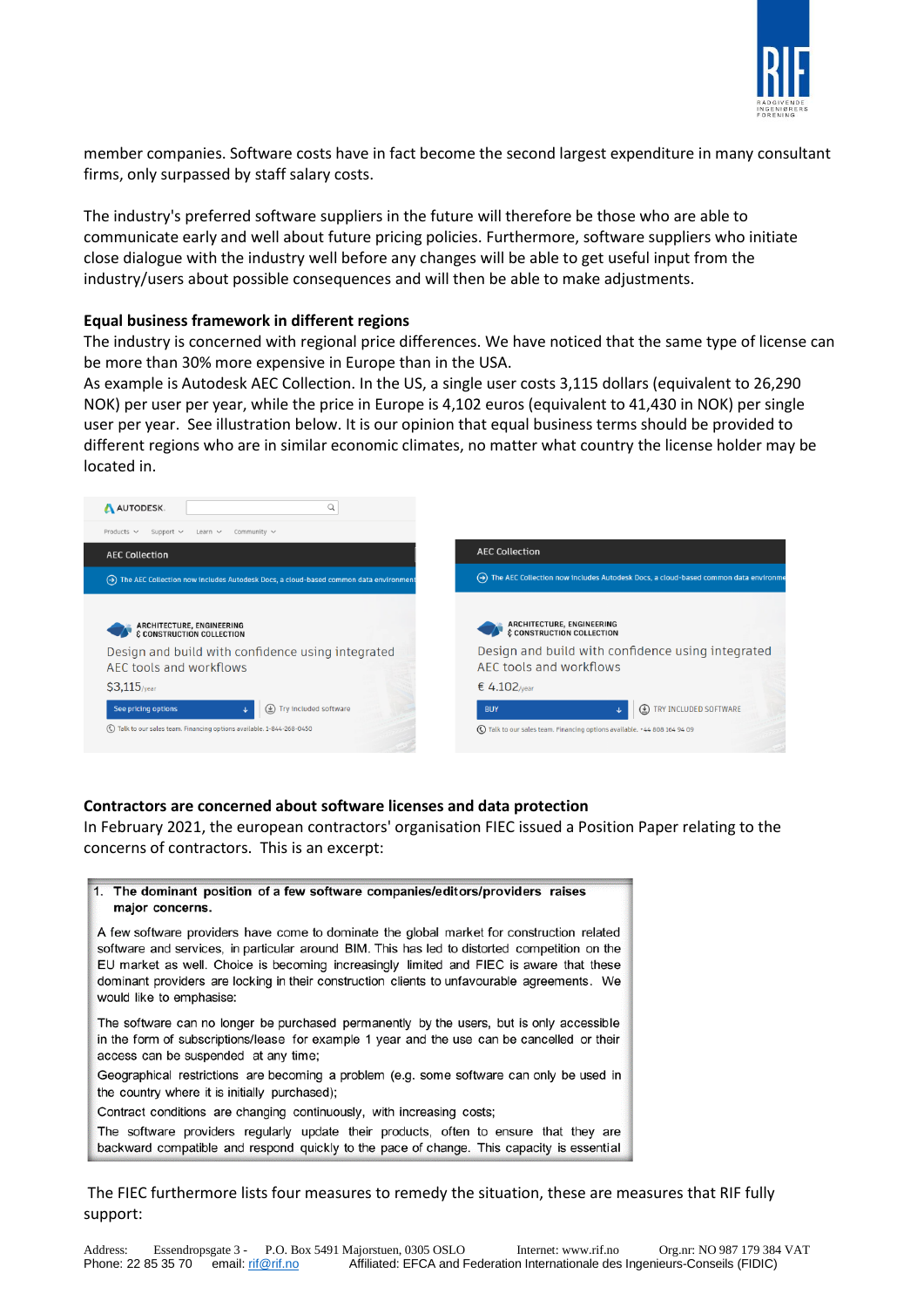

 $\Rightarrow$  The European Commission should undertake targeted initiatives according to its competence in competition matters.

 $\Rightarrow$  An initiative on fair and site-specific contractual conditions should be a first step.

 $\Rightarrow$  Software users should be allowed to decide where their data is stored. Specifically, EU companies should be able to have their data hosted on EU territory, by EU servers/companies, under EU legislation.

 $\Rightarrow$  FIEC calls for the fastest possible creation of a secure European Cloud.

 $\Rightarrow$  Non-EU software services provided in the EU should be required to meet EU standards for interoperability and open access.

 $\Rightarrow$  The European Commission should monitor and act against such infringements to the EU public procurement rules (Directive 2014/24/EU).  $\Rightarrow$  In parallel, the European Commission should further promote open standards for data, protocols and file formats in public procurement.

 $\Rightarrow$ EU measures aimed at protecting the data owner should ensure that:

- o Other users that require access to data not owned by them should only have this right for activities related to the project in question. For the construction companies, this nevertheless needs to be for the entire life cycle of the construction in question.
- o Data that has been accessed and used by one construction company cannot be transferred to another.
- o Only the data owner can grant permission for access to his/her (company's) data.

## **Initiatives from the European Associations for Architects and Consulting Engineers**

The Architects Council of Europe (ACE) and European Federation of Engineering Consultancy Associations (EFCA) have written a letter of support of the above, with additional matters that RIF also fully support, concerning securing intellectual property and access to and ownership of data:

*"The current legal framework for the EU is considered complex. The EFCA and ACE will propose clarification of current EU legislation on the design community's concerns about data ownership, transferability in the event of changes to software services, control over the data and unfavorable licensing agreements".*

### **UK architects react strongly**

A group of 25 UK architectural firms, including Grimshaw, Zaha Hadid Architects, Wilkinson Eyre Architects and Rogers, Stirk, Harbour + Partners, have sent a five-page open letter to Andrew Anagnost, president and CEO of Autodesk. The letter contains criticism related to the increase in costs, which are claimed to have increased by 70 per cent over a five-year period to the end of 2019 - of the central BIM product Revit. It is further claimed in the letter that the development of Revit remained largely stagnant, and that firms that rely on the software that is now 20 years old have been faced with, among other things, ever-changing licensing models, aggressive sales tactics in corporate licensing, and a lack of understanding of the business dynamics of the industry that the company serves.

The letter from the UK architects is now signed by over a hundred architectural firms.